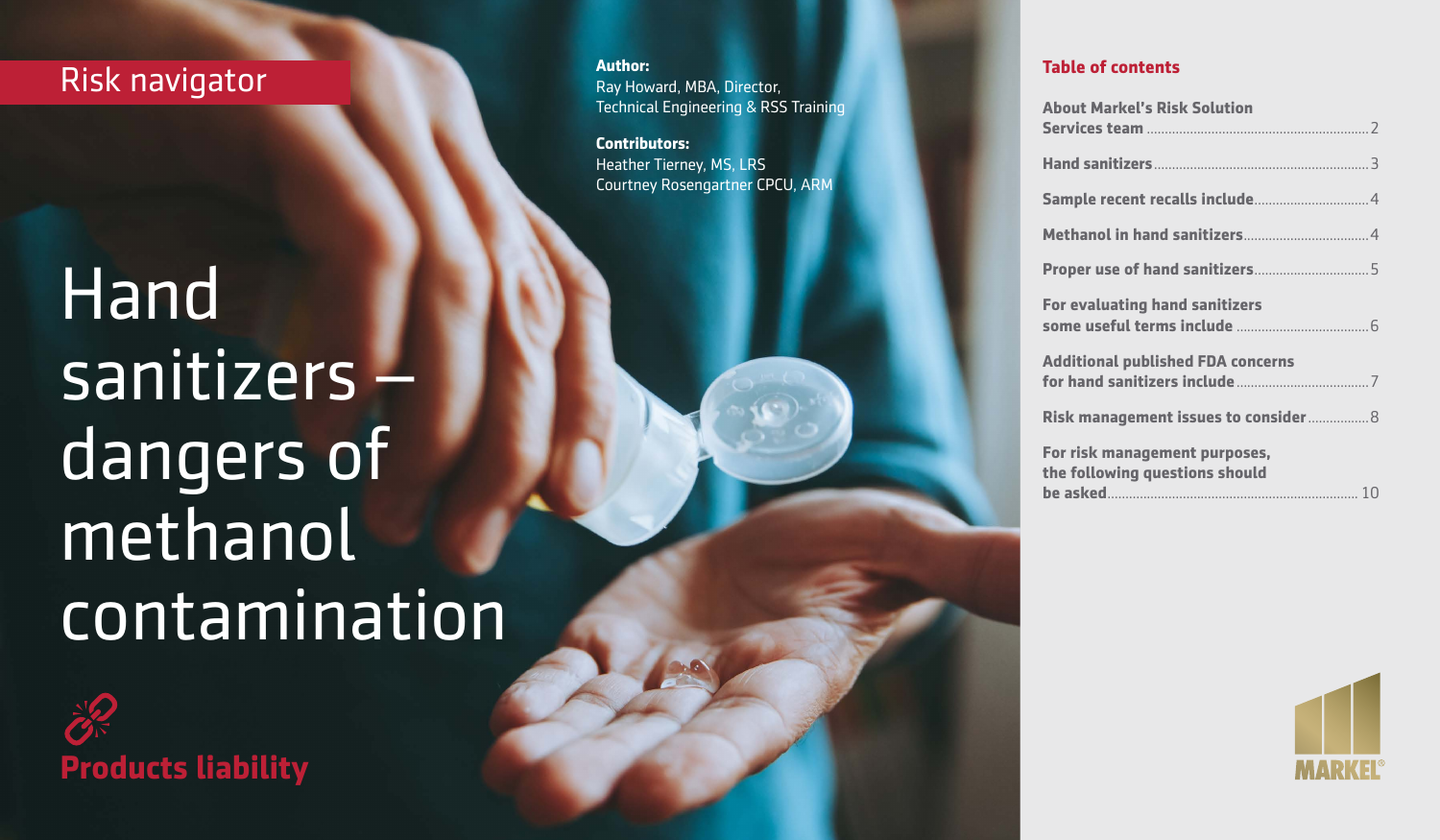#### **About Markel's Risk Solution Services team**

**Risk Solution Services** provides technical insight related to existing and potential insured risk at Markel. The team partners with our customers, claims, and underwriters to educate on both current and future risk trends and supports our clients with a broad offering of risk management solutions.

E-mail our team at [risksolutions@markel.com.](mailto:https://www.nhtsa.gov/equipment/car-seats-and-booster-seats)



This document is intended for general information purposes only, and should not be construed as advice or opinions on any specific facts or circumstances. The content of this document is made available on an "as is" basis, without warranty of any kind. This document can't be assumed to contain every acceptable safety and compliance procedures or that additional procedures might not be appropriate under the circumstances. Markel does not guarantee that this information is or can be relied on for compliance with any law or regulation, assurance against preventable losses, or freedom from legal liability. This publication is not intended to be legal, underwriting, or any other type of professional advice. Persons requiring advice should consult an independent adviser. Markel does not guarantee any particular outcome and makes no commitment to update any information herein, or remove any items that are no longer accurate or complete. Furthermore, Markel does not assume any liability to any person or organization for loss of damage caused by or resulting from any reliance placed on that content.

\*Markel Specialty is a business division of Markel Service, Incorporated, the underwriting manager for the Markel affiliated insurance companies.

© 2020 Markel Service, Incorporated. All rights reserved.

Page 2 of 10

August 2020

| <b>About Markel's Risk Solution</b>                             |
|-----------------------------------------------------------------|
|                                                                 |
|                                                                 |
|                                                                 |
|                                                                 |
|                                                                 |
| <b>For evaluating hand sanitizers</b>                           |
|                                                                 |
| <b>Additional published FDA concerns</b>                        |
| Risk management issues to consider 8                            |
| For risk management purposes,<br>the following questions should |
|                                                                 |

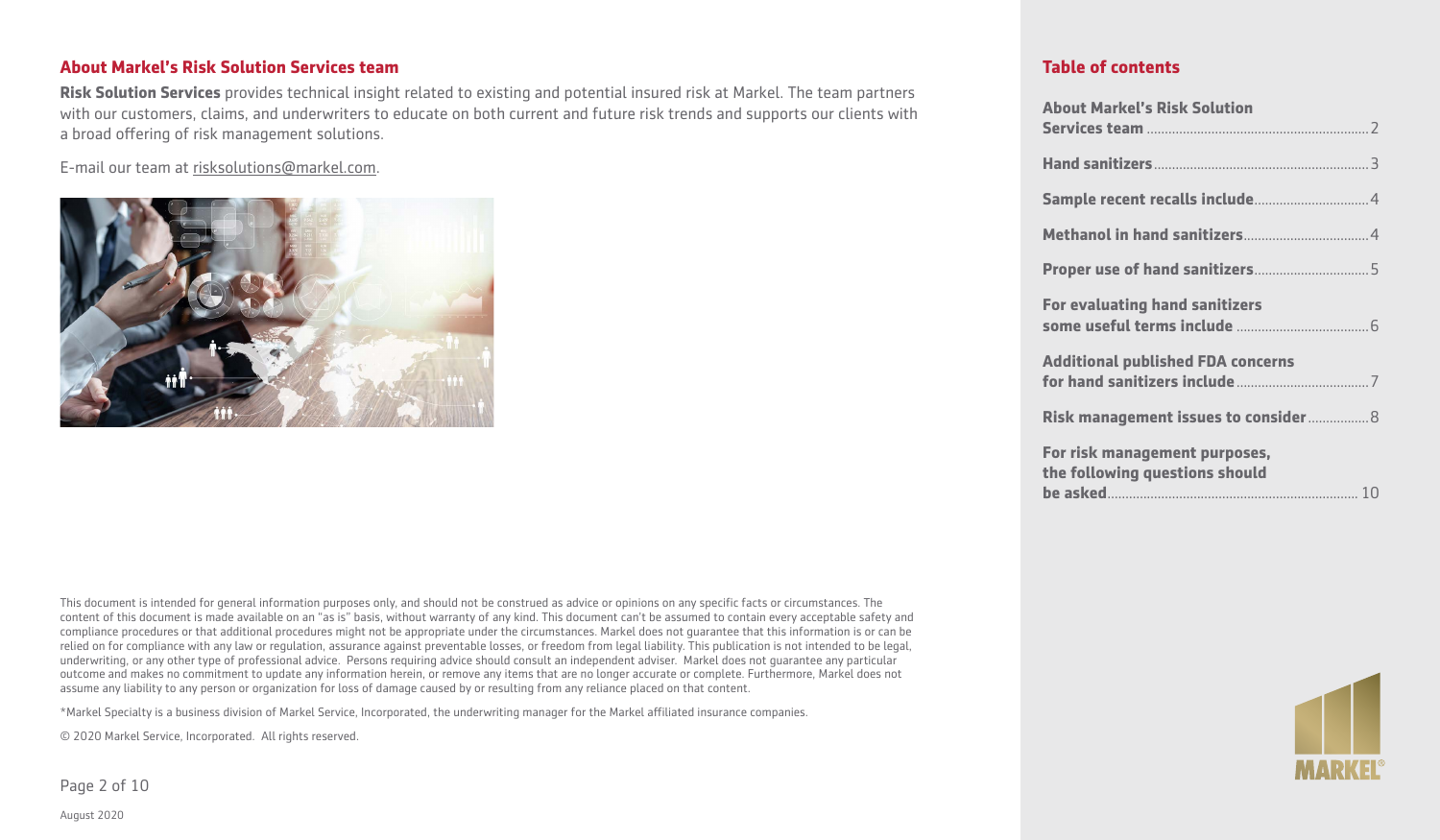#### **Hand sanitizers**

Hand sanitizers are defined as a type of antimicrobial agent that kills or permanently inactivates at least 99.9 percent of microorganisms when used on the hands. Microorganisms include: viruses, fungi, and bacteria; however, most hand sanitizers currently on the market list only bacteria.



Unfortunately, it has been recently reported some hand sanitizers currently in the stream of commerce may contain methanol (wood alcohol). Methanol formula

CH4O, CAS-No. 67-56-1 is generally utilized as a solvent and laboratory chemical. **Methanol is not intended for food, drug, or household use, is toxic, and can be lethal**.

Hand sanitizers typically use toxic chemicals, particularly alcohol, as their active ingredient, which can also be hazardous if ingested. However, if alcohol is properly used (and particularly not ingested) according to the World Health Organization (WHO), there is no reported or likely resistance to alcohol-based hand rubs.

To complicate the issue of use of hand sanitizers, hand hygiene is and has become an important part of the response to the international emergence of COVID-19. Practicing hand hygiene, which includes the use of alcohol-based hand rub (ABHR or hand sanitizers) or handwashing, is a simple yet effective way to help prevent the spread of pathogens and infections.

However, attempts to wash hands utilizing hand sanitizers containing methanol as a main ingredient or as a contaminant due to poor manufacturing practices pose major health problems. According to the Globally Harmonized System of Classification and Labeling of Chemicals (GHS) methanol is highly flammable both in liquid and vapor form (flammable liquid Category 2), it is toxic if swallowed (acute toxicity (oral) Category 3), it is toxic in contact with skin (acute toxicity (dermal) Category 3), toxic if inhaled (acute toxicity (inhalation) Category 3), and causes damage to organs (liver, kidneys, central nervous system, optic nerves, etc.) with specific target organ toxicity (single exposure) Category 1.

GHS, the Globally Harmonized System of Classification and Labeling of Chemicals, was developed by the United Nations (UN) and supported by the US as a way to bring into agreement the chemical regulations and standards of different countries. GHS includes criteria for the classification of health, physical, and environmental hazards, as well as specifying what information should be included on labels of hazardous chemicals, as well as, safety data sheets. (UNECE - GHS, Rev.8, UN, 2019, UNECE - GHS Rev.7, UN 2017)

Under GHS, US and other professionally generally accepted chemical categorizations methanol is not an acceptable ingredient for hand sanitizers and must not be used for this purpose due to its toxic effects.

As of July 2020, there are over 100 different hand sanitizer products on the FDA listing under review because they contain methanol. According to some sources, this number is increasing.

#### **Table of contents**

| <b>About Markel's Risk Solution</b>                             |  |
|-----------------------------------------------------------------|--|
|                                                                 |  |
|                                                                 |  |
|                                                                 |  |
|                                                                 |  |
|                                                                 |  |
| <b>For evaluating hand sanitizers</b>                           |  |
| <b>Additional published FDA concerns</b>                        |  |
| Risk management issues to consider  8                           |  |
| For risk management purposes,<br>the following questions should |  |
|                                                                 |  |



Page 3 of 10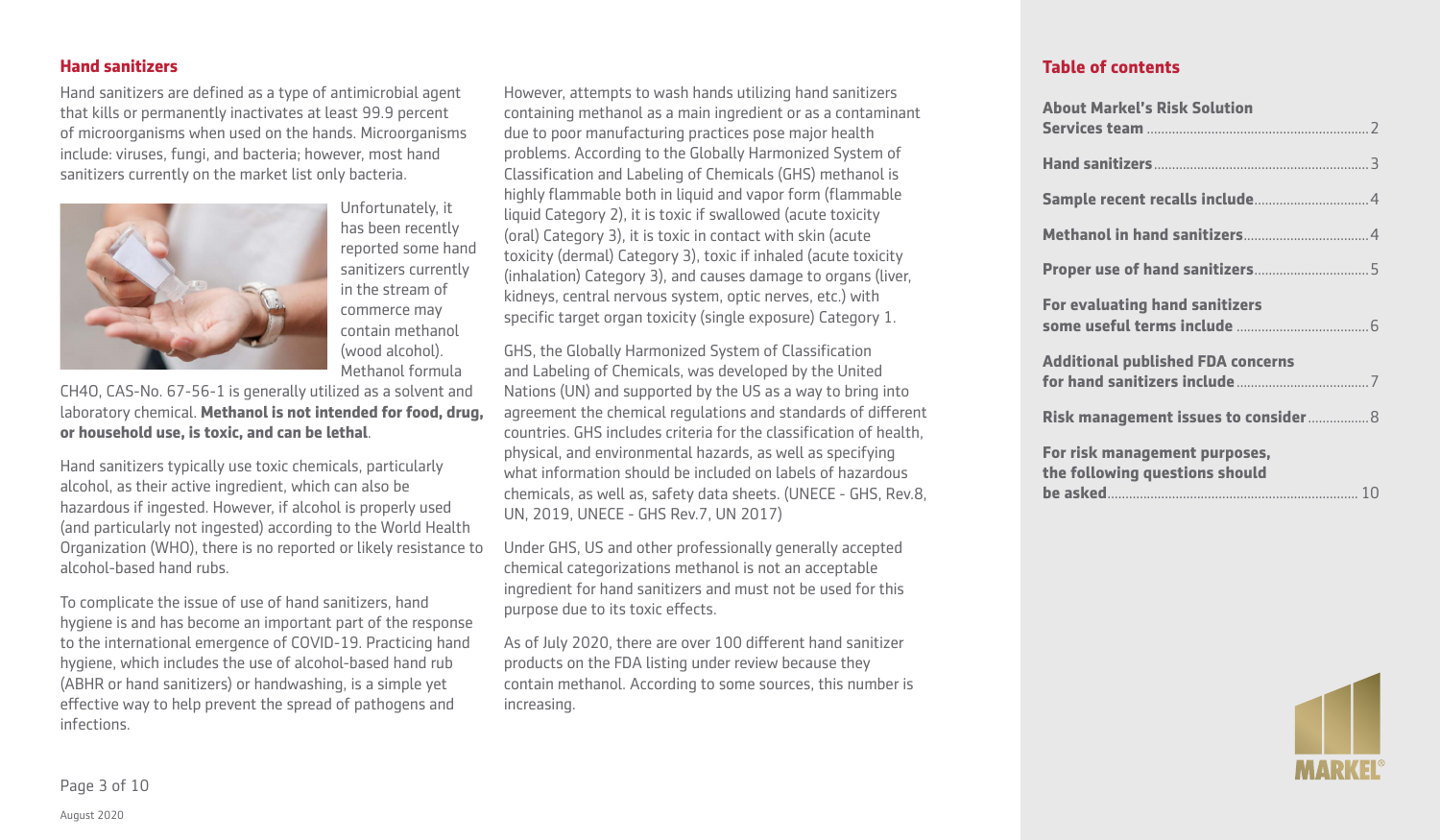#### **Sample recent recalls include:**

- Maquiladora Miniara S.A. de C.V. Issues Voluntary Nationwide Recall of Shine and Clean Hand Sanitizer and Due to Potential Presence of Undeclared Methanol (Wood Alcohol)
- Real Clean Distribuciones SA de CV Issues Voluntary Nationwide Recall of Four Hand Sanitizer Due to Potential Presence of Undeclared Methanol (Wood Alcohol)
- LIQ-E S.A. de C.V. Issues Voluntary Recall of the Optimus Instant Hand Sanitizer Due to the Potential Presence of Undeclared Methanol

In most cases, methanol will not appear on the product label. Regardless, of the ingredient listings, methanol is not an acceptable ingredient in any drug, including hand sanitizers. FDA maintains a listing of FDA-tested and recalled hand sanitizers on the Food and Drug Administration's website: https//www.fda.gov/drugs/drug-safety-and-availability/fdaupdates-hand-santizers-methanol)

The FDA listing is continually updated as dangerous products are discovered; and, FDA's investigation of methanol in certain hand sanitizers is ongoing. Earlier in July 2020 at least four (4) additional people died in New Mexico after reportedly drinking hand sanitizer products.

No products on the FDA listing of suspect or confirmed hand sanitizers with potential methanol contamination should be used. And, regular review of the listing is advised as the listing is updated daily. The agency will provide additional information as it becomes available.

#### **Methanol in hand sanitizers**

The FDA is currently warning consumers and health care providers that the agency has seen a sharp increase in hand sanitizer products that are labeled to contain ethanol (also known as ethyl alcohol) but that have tested positive for methanol contamination. Methanol, or wood alcohol, is a substance that can be toxic when absorbed through the skin **or** ingested; and it can be life-threatening when ingested.

Substantial methanol exposure can result in nausea, vomiting, headache, blurred vision, permanent blindness, seizures, coma, and permanent damage to the nervous system, or death. Although all persons using these products on their hands are at risk for methanol poisoning, young children who accidently ingest these products and adolescents and adults who drink these products as an alcohol (ethanol) substitute, are most at risk. In the FDA's ongoing investigation of methanol in certain hand sanitizers, testing has found methanol contamination in hand sanitizer products ranging from 1% to 80%.



| <b>About Markel's Risk Solution</b>                             |
|-----------------------------------------------------------------|
|                                                                 |
|                                                                 |
|                                                                 |
|                                                                 |
| <b>For evaluating hand sanitizers</b>                           |
| <b>Additional published FDA concerns</b>                        |
| Risk management issues to consider 8                            |
| For risk management purposes,<br>the following questions should |

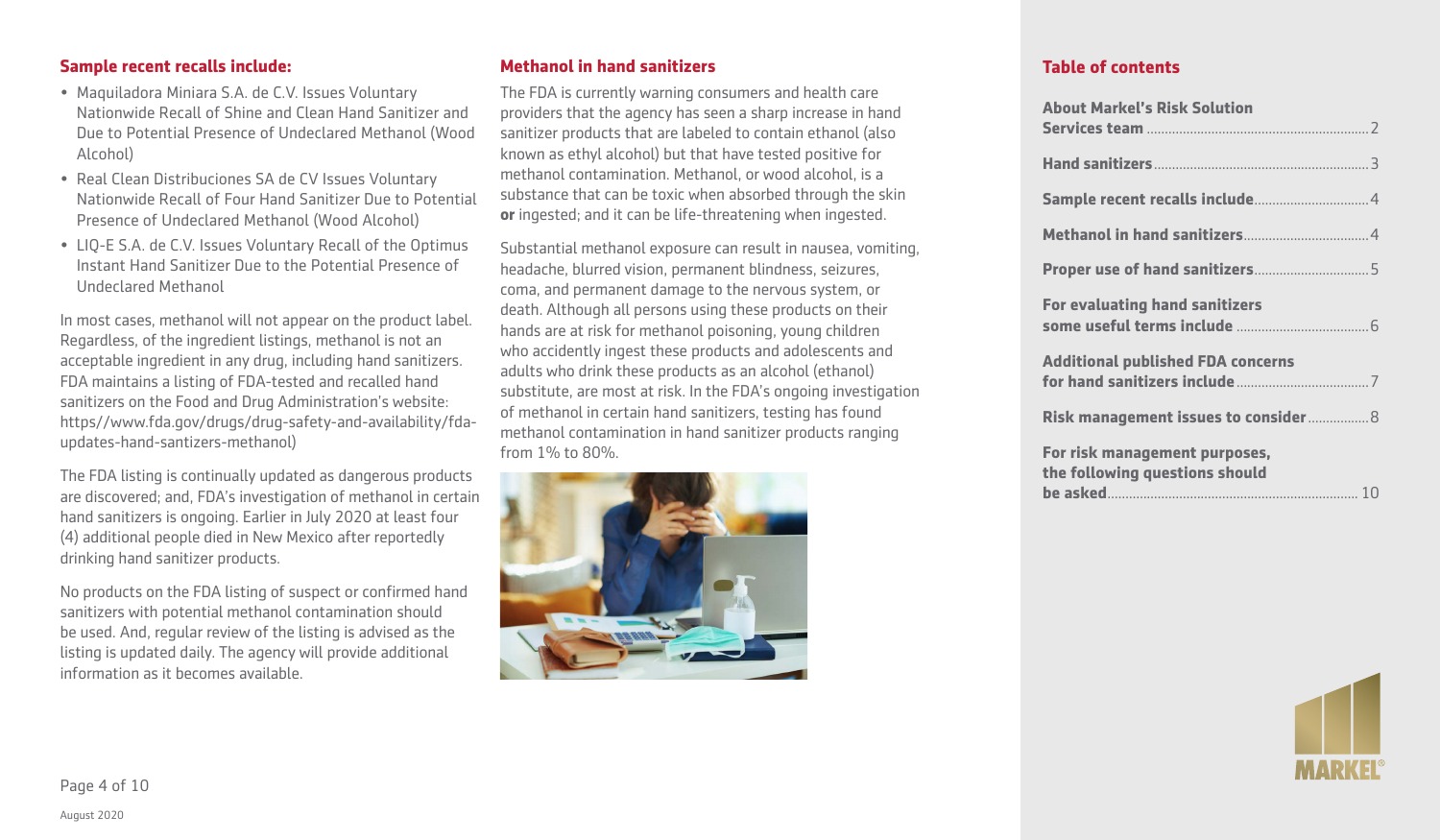#### **Proper use of hand sanitizers**

The US Centers for Disease Control and Prevention (CDC) advises that the best way to prevent the spread of infections and decrease the risk of getting sick is by frequently washing hands with plain soap and water for at least 20 seconds on a regular basis; and, when there is reason to believe that added washing is needed to decrease risk of getting sick. The FDA further adds that:



- If soap and water are unavailable, the CDC recommends using an alcohol-based hand sanitizer that contains at least 60% alcohol.
- An adequate amount of sanitizer should be used during each application to cover **all** hand surfaces.
- Once applied, hands should be rubbed together until they feel dry (approximately 20 seconds). Typical method is by counting one thousand and one…one



thousand and two… one thousand and three…etc. until the number one thousand and 20 is reached.

- If hand sanitizer is rinsed or wiped from hands before it is dry, it may not be effective in killing the targeted bacteria, fungi, or virus.
- Young children should always be supervised when using hand sanitizers to prevent swallowing.



In the event any hand sanitizer believed to contain methanol may have been utilized and ingested whether by accident or intentionally, methanol poison ingestion controls and countermeasures should be practiced immediately including but not limited to contacting the nearest medical facility, poison control facility, and/or physician for guidance.

| <b>About Markel's Risk Solution</b>                             |
|-----------------------------------------------------------------|
|                                                                 |
|                                                                 |
|                                                                 |
|                                                                 |
| <b>For evaluating hand sanitizers</b>                           |
| <b>Additional published FDA concerns</b>                        |
| Risk management issues to consider  8                           |
| For risk management purposes,<br>the following questions should |

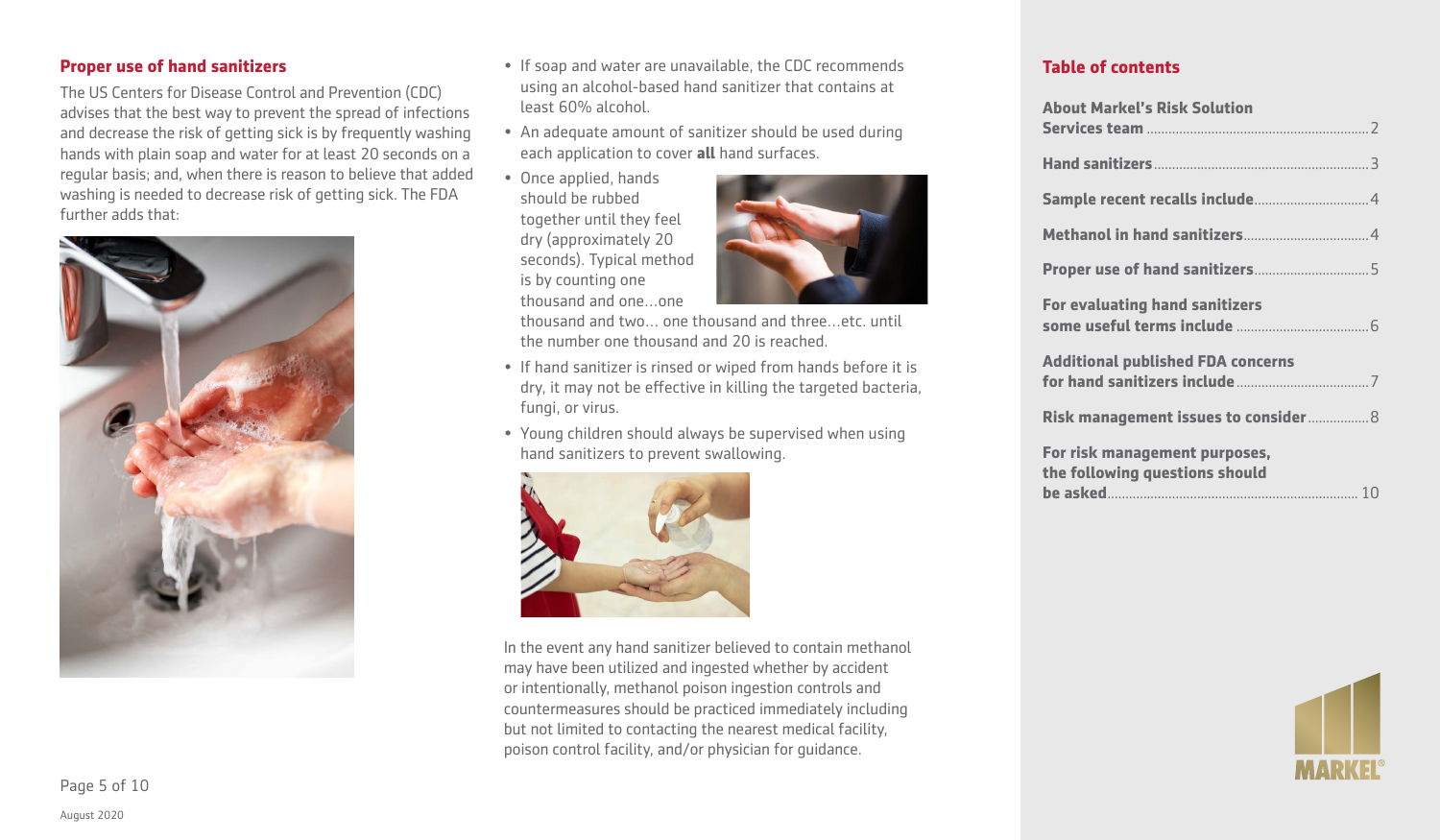#### **For evaluating hand sanitizers some useful terms include:**

- Alcohol-based (hand) rub An alcohol-containing preparation (liquid, gel, or foam) designed for application to the hands to inactivate microorganisms and/or temporarily suppress their growth. Such preparations may contain one or more types of alcohol, other active ingredients with excipients, and humectants.
- Antiseptic agent An antimicrobial substance that inactivates microorganisms or inhibits their growth on living tissues (e.g. alcohols, chlorhexidine gluconate (CHG), chlorine derivatives, iodine, chloroxylenol (PCMX), quaternary ammonium compounds, and triclosan).
- Antiseptic hand wipe A piece of fabric or paper prewetted with an antiseptic used for wiping hands to inactivate and/or remove microbial contamination. They are not a substitute for using an alcohol-based hand rub or antimicrobial soap.
- Efficacy/efficacious The (possible) effect of the application of a hand hygiene formulation when tested in laboratory or in a vivo situation.
- Effectiveness/effective The clinical conditions under which a hand hygiene product has been tested for its potential to reduce the spread of pathogens.
- Humectant Ingredient(s) added to hand hygiene products to moisturize the skin.
- Persistent activity The prolonged or extended antimicrobial activity that prevents the growth or survival of microorganisms after application of a given antiseptic; also called "residual", "sustained", or "remnant" activity. Both substantive and non-substantive active ingredients can show a persistent effect significantly inhibiting the growth of microorganisms after application. (WHO – Patient Safety – ISBN 978 92 4 159790 6, WHO, 2009)



| <b>About Markel's Risk Solution</b>                             |  |
|-----------------------------------------------------------------|--|
|                                                                 |  |
|                                                                 |  |
|                                                                 |  |
|                                                                 |  |
|                                                                 |  |
| <b>For evaluating hand sanitizers</b>                           |  |
| <b>Additional published FDA concerns</b>                        |  |
| Risk management issues to consider 8                            |  |
| For risk management purposes,<br>the following questions should |  |
|                                                                 |  |

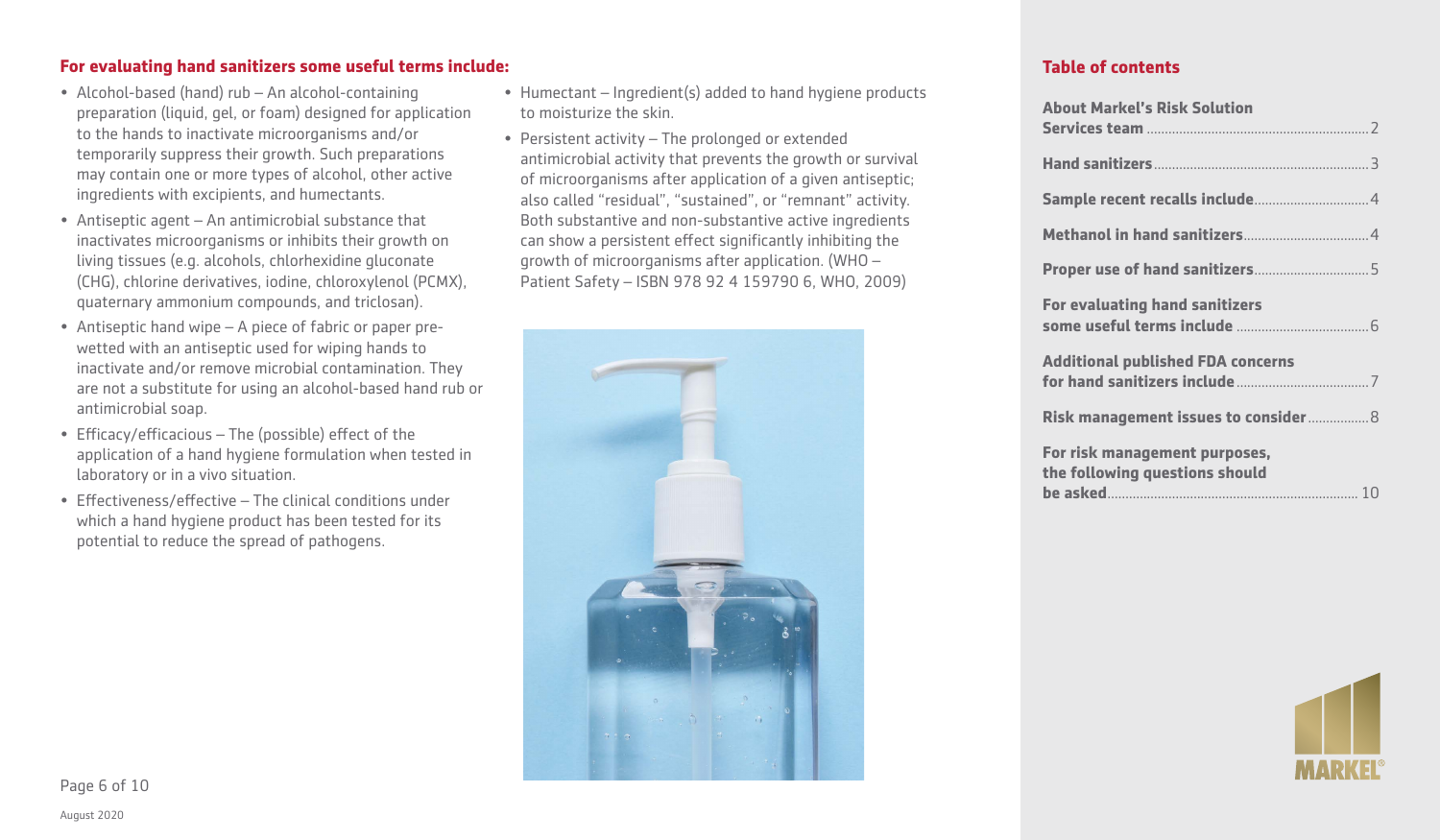#### **Additional published FDA concerns for hand sanitizers include:**

- Certain hand sanitizers may not contain a sufficient amount of ethyl alcohol or isopropyl alcohol to eliminate viruses and bacteria.
- Hand sanitizers may be sold or offered for sale with false, misleading, unproven claims that they can prevent the spread of viruses such as COVID-19, including claims that they can provide prolonged protection (e.g., for up to 24 hours).



- Products may be fraudulently marketed as "FDA-approved;" there are no hand sanitizers approved by FDA.
- Some products are packaged to appear as drinks, candy, or liquor bottles; their appearance could result in accidental ingestion or encourage ingestion.
- Products may contain with harmful or poisonous ingredients, such as methanol.

| <b>About Markel's Risk Solution</b>                             |
|-----------------------------------------------------------------|
|                                                                 |
|                                                                 |
|                                                                 |
|                                                                 |
| <b>For evaluating hand sanitizers</b>                           |
| <b>Additional published FDA concerns</b>                        |
| Risk management issues to consider  8                           |
| For risk management purposes,<br>the following questions should |

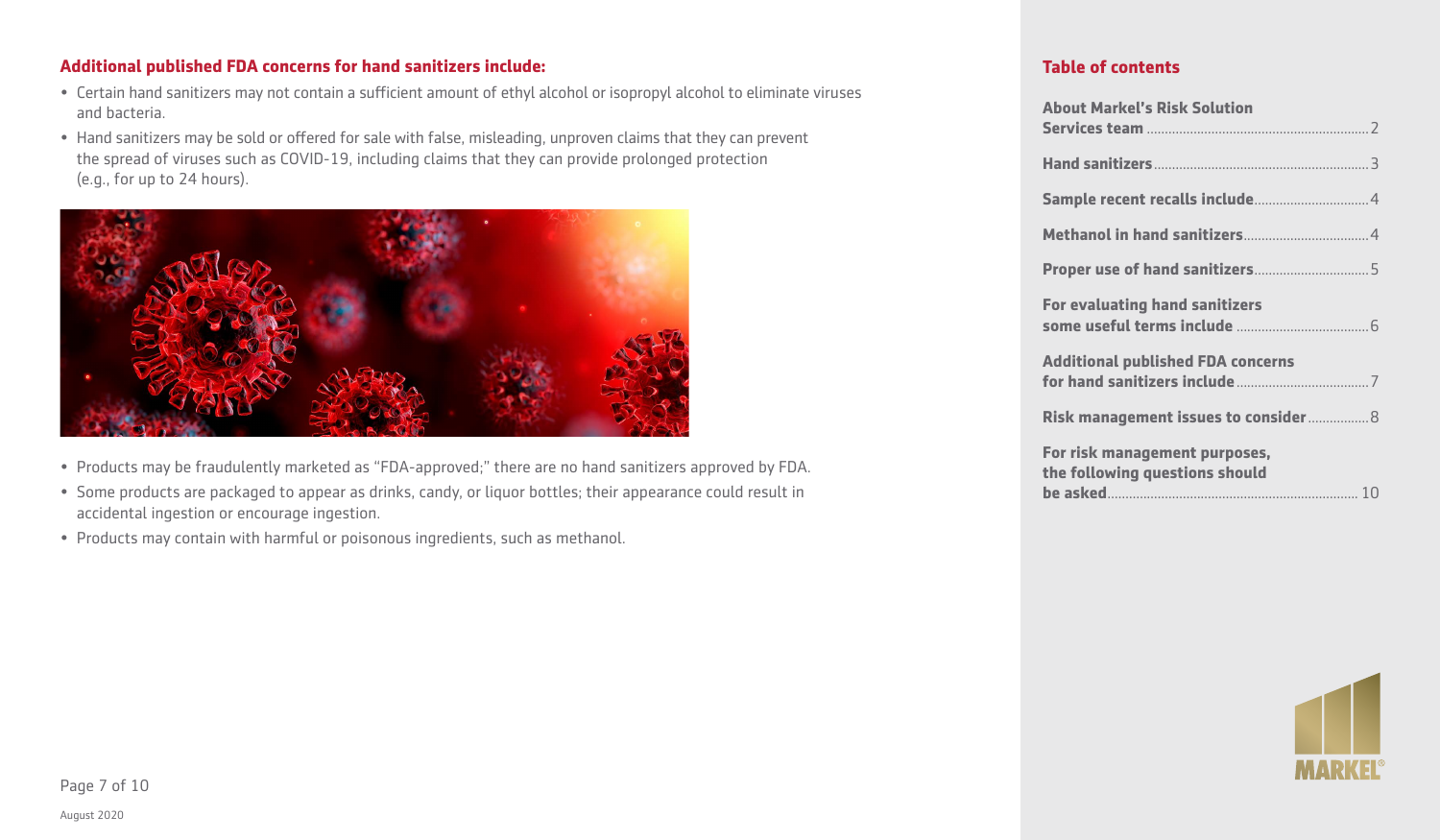#### **Risk management issues to consider:**

- To help increase the availability of hand sanitizers, FDA has issued guidance for the temporary preparation of alcohol-based hand sanitizers by some companies and pharmacies during the public health emergency posed by COVID-19.
- The guidance documents describe circumstances under which the FDA does not intend to take action when these companies prepare alcohol-based hand sanitizers for consumer use and for use as health care personnel hand rubs for the duration of the COVID-19 public health emergency.
- FDA has also issued guidance for the temporary manufacture of alcohol by alcohol producers to use as the active ingredient in hand sanitizer products.
- FDA is warning consumers and health care providers that the agency has seen a sharp increase in hand sanitizer products that are labeled to contain ethanol (also known as ethyl alcohol) but that have tested positive for methanol contamination. The agency is aware of people ingesting hand sanitizer products contaminated with methanol that has led to recent adverse events including blindness, hospitalizations, and death.
- A MedWatch safety alert was added to the FDA Recalls webpage.
- FDA is advising importers, consignees, distributors, retailers, and others not to distribute or sell certain hand sanitizers, even if the manufacturer of the product has not recalled it, due to the dangers of methanol contamination, including death.

#### **Table of contents**

| <b>About Markel's Risk Solution</b>                             |
|-----------------------------------------------------------------|
|                                                                 |
|                                                                 |
|                                                                 |
|                                                                 |
| <b>For evaluating hand sanitizers</b>                           |
| <b>Additional published FDA concerns</b>                        |
| Risk management issues to consider  8                           |
| For risk management purposes,<br>the following questions should |





Page 8 of 10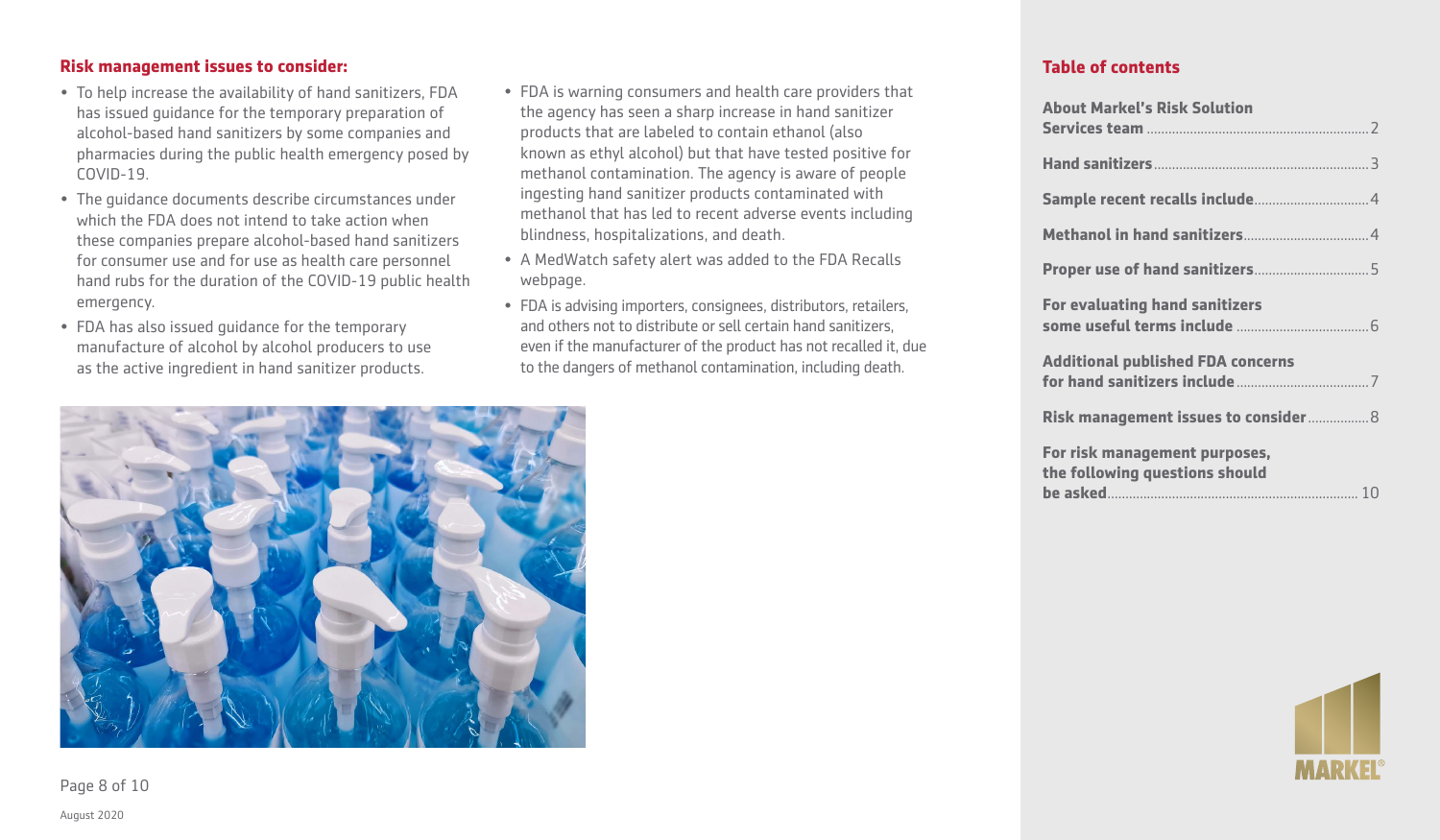- FDA encourages consumers and health care professionals to report adverse events experienced with the use of hand sanitizers to FDA's MedWatch Adverse Event Reporting program. Reporting involves completing and submitting an online report or submitting the form by facsimile.
- Consumers who have been exposed to hand sanitizer containing methanol and are experiencing symptoms should seek immediate treatment for potential reversal of toxic effects of methanol poisoning.
- Per the FDA's temporary policies for preparation and compounding of certain alcohol-based hand sanitizer products during the public health emergency, entities that are not registered drug manufacturers currently have the ability to temporarily register as over-the-counter (OTC) drug manufacturers and prepare or compound alcoholbased hand sanitizers during the COVID-19 public health emergency. These facilities my not employ best practices for production of OTC drug manufacturing or preparation, and pose an elevated risk.
- Consumers are encouraged to keep hand sanitizers out of the reach of children and, in case of ingestion, to get medical help or contact a poison control center immediately. Very small amounts of hand sanitizer can be toxic, even lethal, to young children.
- All alcohol-based products are potentially flammable and therefore they should be stored away from high temperatures and flames. The WHO suggests that all health care organizations currently using alcohol-based hand rubs should undertake local risk assessments.
- Used containers and dispensers will contain gel residues and flammable vapors. Rinsing out used containers with large quantities of cold water will reduce the risk of fire and the containers may then be recycled or disposed of in general waste.



| <b>About Markel's Risk Solution</b>                             |
|-----------------------------------------------------------------|
|                                                                 |
|                                                                 |
|                                                                 |
|                                                                 |
| <b>For evaluating hand sanitizers</b>                           |
| <b>Additional published FDA concerns</b>                        |
| Risk management issues to consider 8                            |
| For risk management purposes,<br>the following questions should |